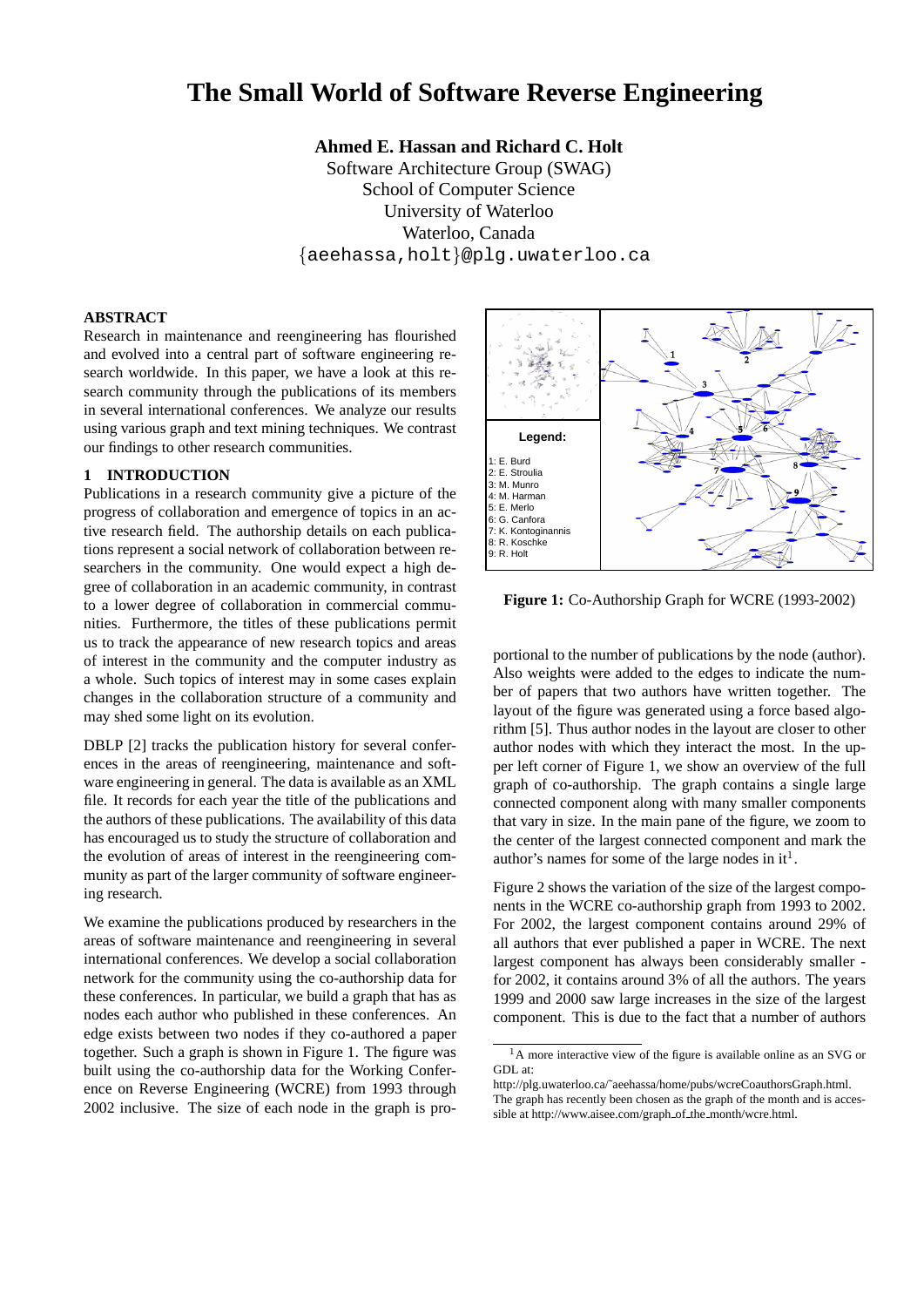

**Figure 2:** Changes to the Size of the Largest Component in the Co-Authorship Graph for WCRE (1993-2002)

in previously medium sized components in the collaboration graph have started collaborating with authors in the largest component of the graph.

# **2 SMALL WORLD SOCIAL COLLABORATION NETWORKS**

We were interested in the reasons behind the variation of the size of the largest component and the evolution of collaboration in the WCRE community, so we decided to investigate if the WCRE co-authorship graph has the properties of a "small world graph".

The concept of small world graphs has been studied by Stanley Milgram. In the 1960s, Milgram [7] studied the hypothesis that members of any large social network are connected to each other through short chains of intermediate acquaintances. Milgram ran an experiment to measure the average number of intermediate acquaintances needed to deliver a letter addressed to a stockbroker in Pittsburgh. Letters were given to people in rural Nebraska. Each person was asked to hand the letter over to someone with whom they were on a first-name basis and whom they believed can eventually deliver the letter. Milgram measured the average number of links in the chain of people between Nebraska and Pittsburgh as six, hence the term "six degrees of separation". Recent work by Watts [12] and Kleinberg [6] has provided a formal presentation of this phenomena using graph theory concepts. The term "small world graph" has been used to describe networks that exhibit such behavior – large networks with rather short paths connecting each of their members. Collaboration networks that show such characteristics are probably good indicators of the ease of communication of discoveries and knowledge between the members of the network/community, due to the small number of people needed to transfer such information throughout the graph. In [11], Watts and Strogatz

studied small world graphs. They defined two graph metrics to categorize a graph: the characteristic path length of the graph and its clustering coefficient.

The characteristic path length represents the average shortest distance from any node in the graph to any other node in the largest connected component of the graph. It measures on average how many individuals a researcher has to go through to reach another researcher in the community.

## **Characteristic Path Length L**:

Given a graph with n nodes, let  $D(i, j)$  be the length of the shortest path between the nodes i and j, then the *characteristic path length*, is  $D(i, j)$  averaged over all  $\binom{n}{2}$  pairs of nodes.

The clustering coefficient measures how collaborative are the co-authors of an author on average. For a given node, it is the ratio of the actual number of edges among the neighbors of that node to the maximum number of possible edges between these neighboring nodes. The clustering coefficient for a graph is defined as the average of the clustering coefficient of all its nodes.

#### **Clustering Coefficient C**:

The *clustering coefficient* for a node which has K neighbors (edges) is defined as  $\frac{e}{(\frac{(K*(K-1))}{2})}$ , where *e* is the number of edges among neighbors of that node.

Watts and Strogatz define a small world graph as graph that:

- has a clustering coefficient that is much higher than a similarly sized random graph,
- yet it has a slightly longer characteristic path length than a similarly sized random graph.

## **A Small World Graph**:

Watts [12] gives another definition of a small world graph. A small world graph is a graph with:

- $\bullet$  a clustering coefficient,  $C$ , contained in the interval  $[0.5, 0.8]$ , and
- $\bullet$  a characteristic path length,  $L$ , approximately equal to  $ln(n)$  $\frac{dn(n)}{ln(k)}$ , where *n* is the number of nodes and *k* is the average degree of a node in the graph.

At the end of 2002, WCRE has 267 papers written by 376 authors, with an average of 2.46 authors per paper, 1.76 papers per author, and 3.1 collaborators per author. Analysis of the largest connected component of the graph which has 29% of the authors reveals that the largest distance between two authors (the diameter of the graph) is 10. There are  $n = 109$  authors in that component and they have 524 edges between them, so the average degree of a node is  $k = \frac{524}{109} = 4.81$ . Based on data up to year 2002, the WCRE co-authorship graph is a small world graph with a high clus-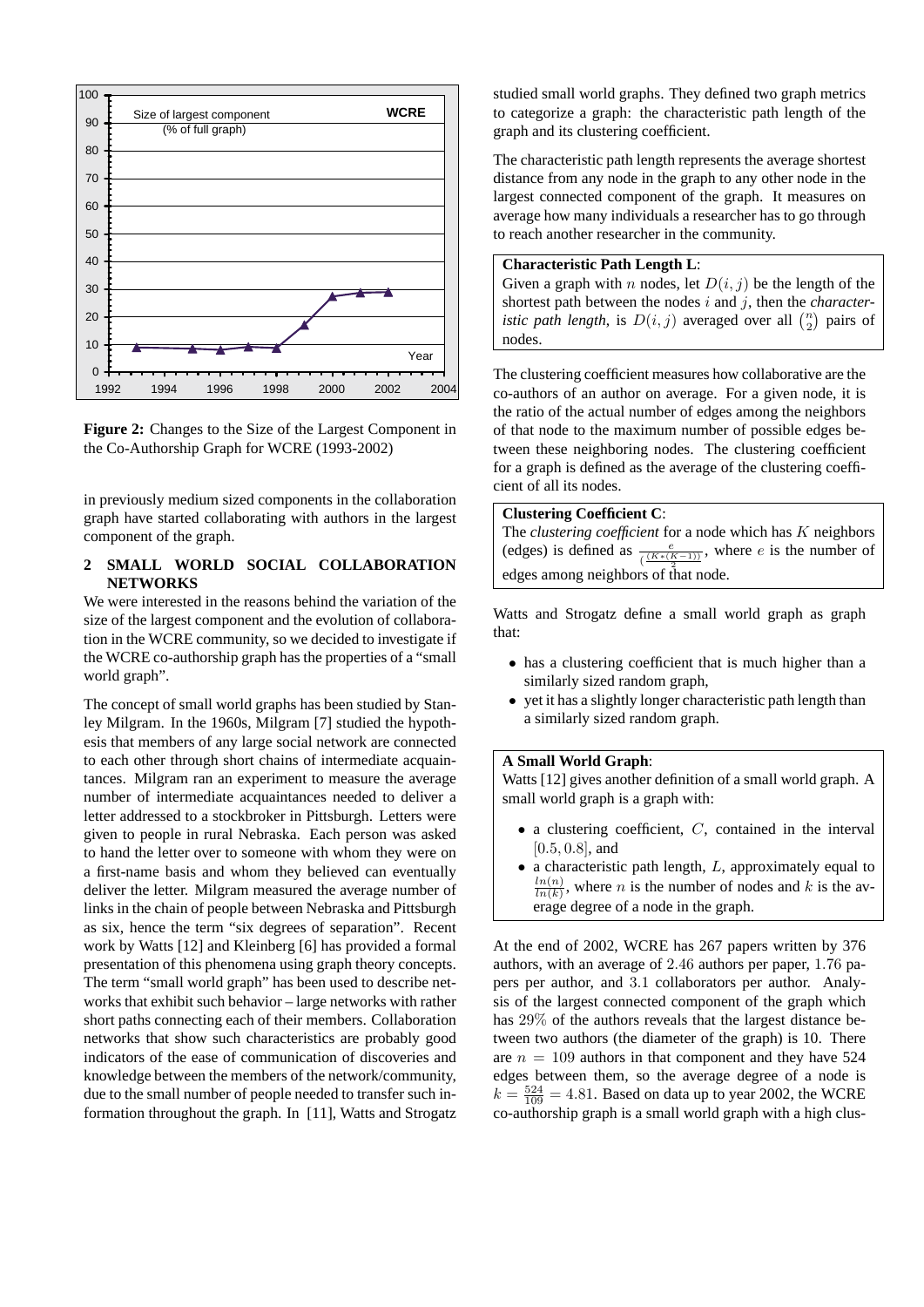tering coefficient of 0.76 and a characteristic path length of  $4.3(\approx \frac{\ln(524)}{\ln(4.81)} = 4.0).$ 

| <b>Author Name</b> | <b>Centrality Score</b> |  |  |  |
|--------------------|-------------------------|--|--|--|
| Gerardo Canfora    | 2.76                    |  |  |  |
| Rainer Koschke     | 2.88                    |  |  |  |
| Ettore Merlo       | 2.94                    |  |  |  |
| Andre De Lucia     | 3.1                     |  |  |  |
| Richard C. Holt    | 32                      |  |  |  |

**Table 1:** Listing of Authors with Smallest Centrality Scores

In comparison to a randomly generated graph with the same number of nodes and edges, the WCRE co-authorship graph has the properties of a small world graph with highly clustered neighborhoods which are connected using short paths.

The most central author in the component is currently Gerardo Canfora as he has the smallest centrality score. He has 2.76 as an average distance to other authors. This position has been held by Canfora since 2001, previously it was held by Ettore Merlo. Table 1 shows a listing of the five authors with the smallest centrality scores as of 2002.

# **3 TRACKING RESEARCH TRENDS AND DIREC-TIONS**

During our analysis of the WCRE co-authorship graph we noticed two interesting events:

- The first is the rapid growth in the years 1999 and 2000 of the largest component in the co-authorship graph as shown in Figure 2.
- The second is a dip in the length of the characteristic path in 2001 (see Figure 3).

We decided to use the titles of the papers in the proceedings to search for events that may explain some of these findings and to detect trends in the direction and focus of publications in WCRE as a proxy for the research interests in the community.

Using the paper titles stored in the DBLP XML file, we removed stopwords (such as "the" and "of") and used a stemmer to derive the root of each word in the title of a paper (for example, truncating "extracting" to "extract") . We then tracked the most popular terms used in the titles throughout time. The terms "reverse","engineering", "program", and "system" have been popular throughout most of the years. This is not a surprising finding given the focus of WCRE. To discover new trends and events we filtered this data using the following heuristic: we only report terms that have not been popular in the last two years. Thus if we detect that a term is popular we first check the previous two years to determine if it was popular back then as well. If it was popular back then, we do not report it as an emerging popular term. Table 2



**Figure 3:** Variation in the Characteristic Path Over Time

lists the emerging popular terms for each year since 1993 till 2002. The usage of the two year popularity window causes the reappearance of terms if they become popular again such as the term "legacy" which is reported in 1995 and in 2000.

| Year | <b>Emerging Terms</b>                              |
|------|----------------------------------------------------|
| 1993 | reverse, engineering, program, system, approach    |
| 1995 | data, software, procedure, tool, reengineering,    |
|      | legacy, object, oriented, design, specification    |
| 1996 | model, code, experiment, environment, architecture |
| 1997 | approach, understanding, databases                 |
| 1998 | system, requirements                               |
| 1999 | method, java, model, develop                       |
| 2000 | exchange, data, format, legacy, XFIG, web          |
| 2001 | database, slicing, comprehension, decompliation    |
| 2002 | pattern, analysis, source, extraction, static, XML |
|      |                                                    |

## **Table 2:** Emerging Popular Terms

In the year 2000 there was a focus on the ideas of standardized schemas and data formats to facilitate exchange among researchers in the community. We believe that this focus on methods to facilitate exchange has caused more researchers to collaborate on proposals and experiments. We hypothesize that this collaborative initiative is the main cause for the decline of the characteristic path length in the following year 2001. A closer look at the publications in the 2001 papers reveals that by removing a paper [4] by Ferenc, Sim, Holt, Koschke, and Gyimothy titled "Towards a Standard Schema for  $C/C++$ ", the characteristic path for the WCRE graph rises in 2001 to 4.32, instead of its actual value of 3.94. We believe that these findings demonstrate the benefits of standard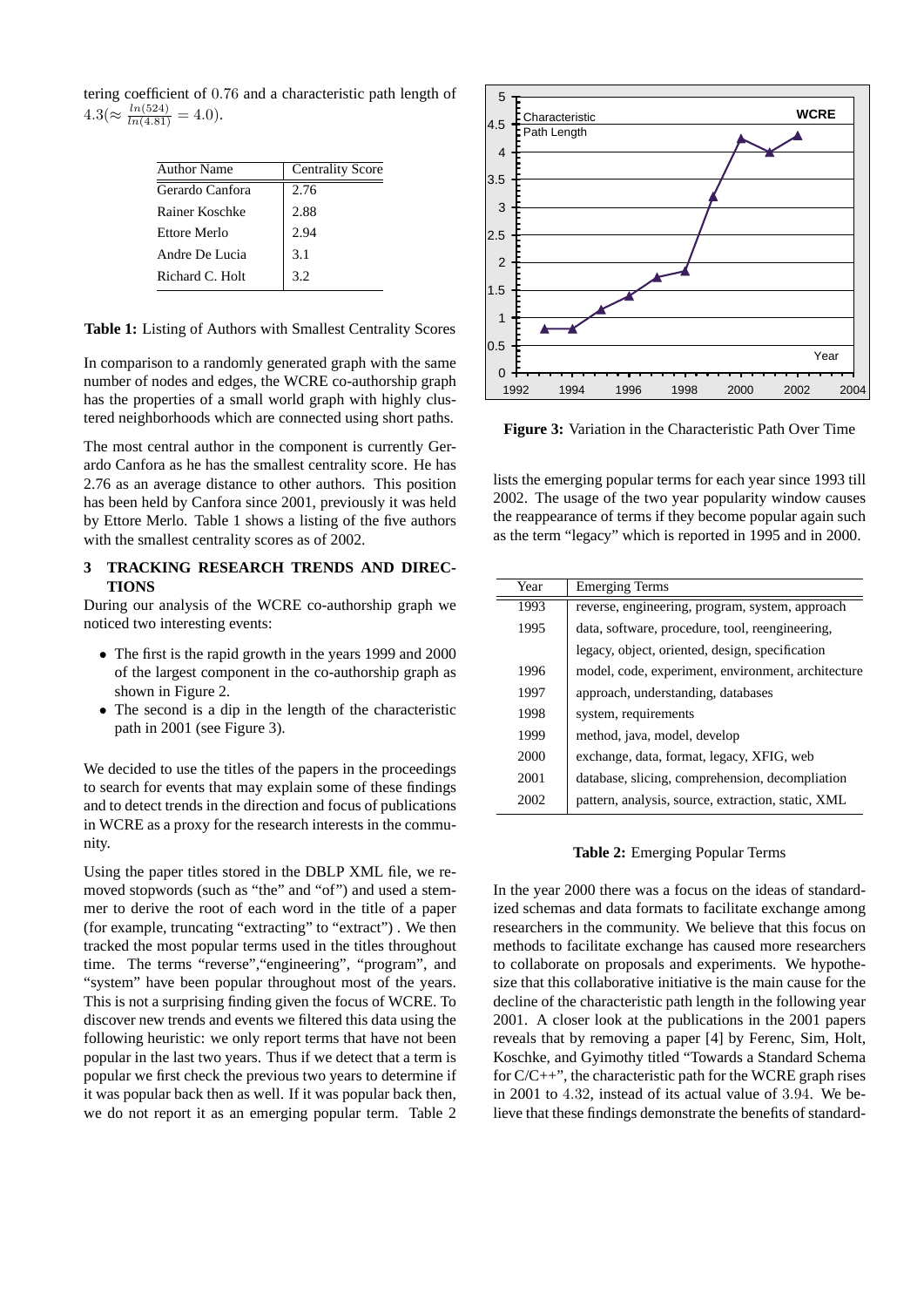ized exchange formats on increasing collaboration in a research community and moving the community forward by focusing on more advanced and complex research questions and challenges.

# **4 BIGGER SMALL WORLDS IN SOFTWARE ENGI-NEERING**

In the previous sections, we focused our analysis solely on the WCRE conference. The WCRE conference is one of several conferences devoted to the field of reengineering and software maintenance. Therefore there may be many collaborations and properties of the collaboration in the general community that are not visible through the WCRE publication history. Furthermore, it is interesting to contrast our findings for the reengineering and maintenance community to the wider software engineering community and to other research communities in computer science and other fields.



**Figure 4:** Size of the Largest Component Over Time for the Three Communities

The IWPC, CSMR, and ICSM are another set of conferences in the area of maintenance and reengineering (MR). These three conferences along with WCRE give a more complete and accurate representation of the larger community. As for the software engineering (SE) community, we examined the DBLP database and chose 21 conferences (ADSD, APSEC, ASE, KBSE, CAiSE, COMPSAC, COOTS, ECOOP, ESEC, FSE, ICSE, ICSR, METRICS, OOPSLA, PASTE, RE, SEKE and the four conferences in the MR category) as representatives of that large community. We compared some of our findings for the WCRE community to these larger communities. Unfortunately, the DBLP data is not available for each year of all the conferences we chose. Consequently, some of the results may not be as accurate as we would hope for but we believe the results still give a good indication of the state of collaboration in these communities.

Figure 4 shows the evolution of the size of the largest component over time for all three communities. All three communities start with a slow growth (almost constant) then begin a rather rapid growth. We hypothesize that the slow growth is due to the time it takes researchers to become acquainted with others and to start collaborating. Furthermore, the SE community has taken a considerable time for its growth to reach critical mass and grow fast. This may be attributed to the lack of information in the DBLP data for some conferences in these earlier years, the limited number of conferences in the area back then, and the large size and scope of the SE community in contrast to the other two smaller communities. It is interesting to note that the MR and SE communities have had a large period of growth since 1996, this coincides with the growth of popularity and accessability of the Internet and Electronic email which represent great collaboration mediums for authors worldwide. Another explanation of this rapid growth may be the effect of the growth of the MR community on the SE community. We believe that this is not the case due to the small size of the MR community relative to the SE community and because of the fact that the SE community was already in a growth phase even before the MR community started growing.

We were interested in finding the researcher who has the most central location in the co-authorship graph in these communities, so we reran our scripts on these other communities. Figure 5 summarizes our findings. Authors' names are displayed in the year they first held the most central location in the graph. The names are not repeated until another author has this central location. Ettore Merlo and Gerardo Canfora are still the most central researchers at the MR community level but this is not the case for the SE community. At the SE community level, currently, Premkumar T. Devanbu is the most central researcher. Grady Booch is the author which has been at the center of the graph the most times  $(5)$ non-consecutive years). Devanbu has been at the center of the graph for (4 non-consecutive years).

Table 3 summarizes various properties of the WCRE, RE, and SE graph. It also shows results from other publications which analyzed other research communities:

- The SIGMOD Special Interest Group on Management Of Data - results have been published in [8].
- The SIGIR Special Interest Group on Information Retrieval - analysis was published in [10].
- The ACM Association for Computing Machinery and GD - Graph Drawing - community results have been published in [3].
- The results for MedLine and SPIRES have been published in [9]. MedLine is a database of medical article citations, produced by the National Library of Medicine. SPIRES contains high-energy physics related articles, including journal papers, preprints, eprints, technical reports, conference papers and theses.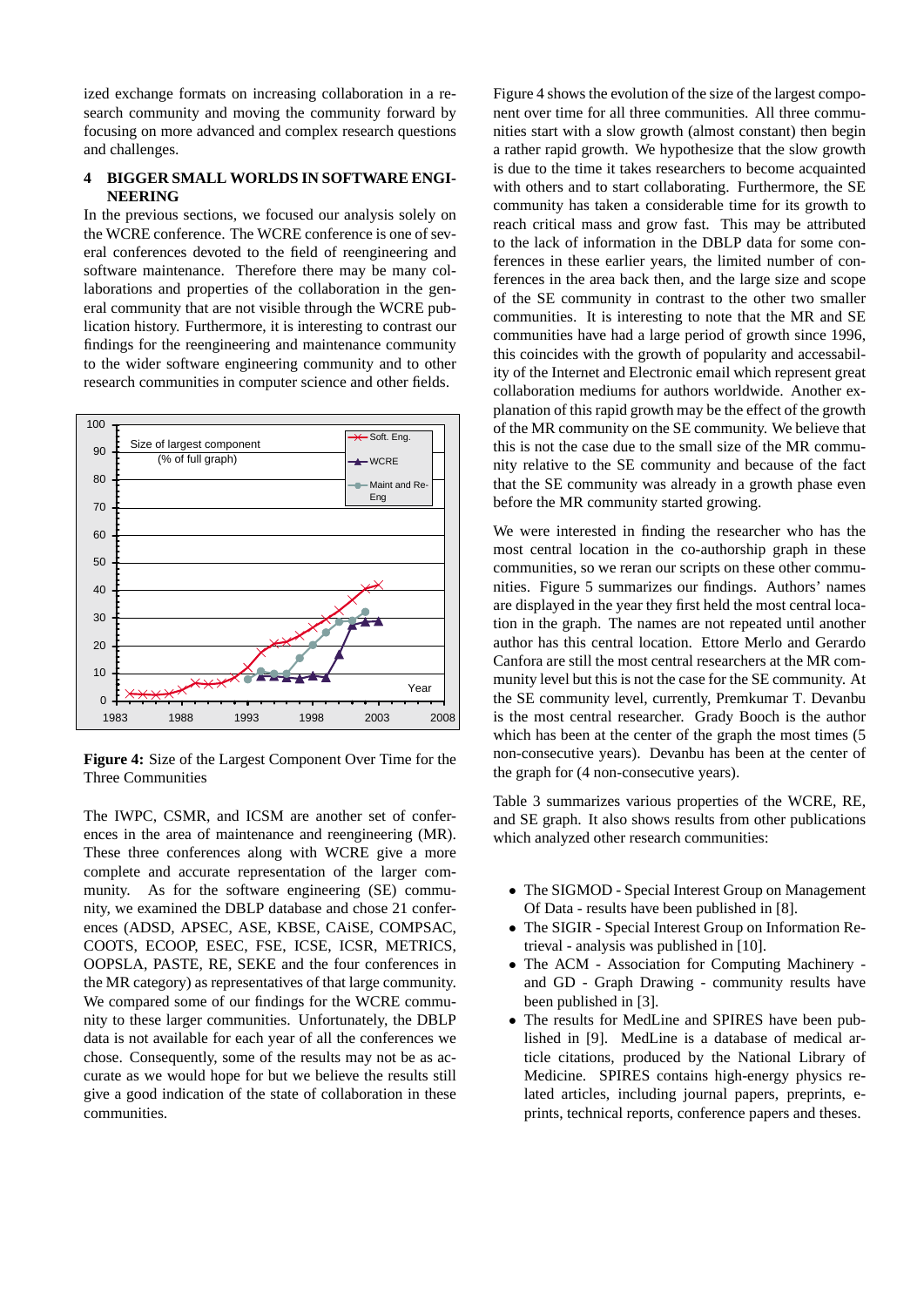

**Figure 5:** Centrality Score Over Time for the Three Communities

|                               | <b>WCRE</b> | MR   | <b>SE</b> | GD   | <b>SIGMOD</b> | <b>ACM</b> | MedLine | <b>SPIRES</b> |
|-------------------------------|-------------|------|-----------|------|---------------|------------|---------|---------------|
| Total papers                  | 267         | 1145 | 6908      | 413  | N/A           | 51503      | 2163923 | 66651         |
| Total authors                 | 376         | 1434 | 9343      | 502  | 2394          | 81279      | 1520251 | 56627         |
| Authors per paper             | 2.47        | 2.45 | 2.41      | 2.54 | N/A           | 2.32       | 3.74    | 8.96          |
| Papers per author             | 1.76        | 1.96 | 1.78      | 2.09 | N/A           | 1.80       | 6.4     | 11.6          |
| Collaborators per author      | 3.08        | 3.29 | 3.52      | 3.74 | N/A           | 3.36       | 18.1    | 173           |
| Perc. of largest comp.        | 29          | 32   | 42        | 49   | 59            | 49         | 92.6    | 88.7          |
| <b>Clustering Coefficient</b> | 0.76        | 0.68 | 0.67      | 0.60 | 0.69          | 0.62       | 0.066   | 0.73          |
| Avg. dist. (Char. path)       | 4.26        | 6.23 | 7.7       | 4.33 | 5.65          | 9.26       | 4.6     | 4.0           |
| Maximum distance              | 10          | 16   | 20        | 10   | 15            | 30         | 24      | 19            |

**Table 3:** Summary of the Co-Authorship Graphs for Several Communities

It is interesting to note that the authors per paper, papers per author, and collaborators per author values for WCRE, RE, and SE are similar to the ACM values. The GD values are a good representation of another small conference in computer science like WCRE as they both have similarly a small number of authors and papers. The medical (MedLine) and physics (SPIRES) values vary widely in comparison to the other values - they show a large variation in the publication and collaboration patterns in these fields compared to the computer science field. For example, we see a considerably larger number of authors collaborating on a paper (9 authors on average for SPIRES). We also see a very large number of collaborators for each author (173 authors on average for SPIRES and 18.1 authors for MedLine). These rather larger numbers are apparently due to the different culture of assigning co-authors on a publication. Moreover these numbers reduce the value of simple analysis of the co-authorship graph for these communities, instead more elaborate technique are needed [9].

## **5 CONCLUSION**

In this meta paper, we studied the publications of researchers in the WCRE conference, the maintenance and reengineering (MR) community and the software engineering (SE) community using data provided by the DBLP. We built coauthorship graphs for each community and showed that these graphs have properties of small world graph which indicate the ease of information and knowledge flow in these communities. Furthermore, we studied the emergence of trends and directions of research using the titles of publications. We then correlated these trends to events in the evolution of the co-authorship graph.

# **ACKNOWLEDGEMENTS**

The idea of studying the publication history for WCRE was conceived during a session at WCRE 2003 in Victoria. It would not have been possible without the wireless access provided by the conference. The authors would like to acknowledge the suggestions by several of the WCRE atten